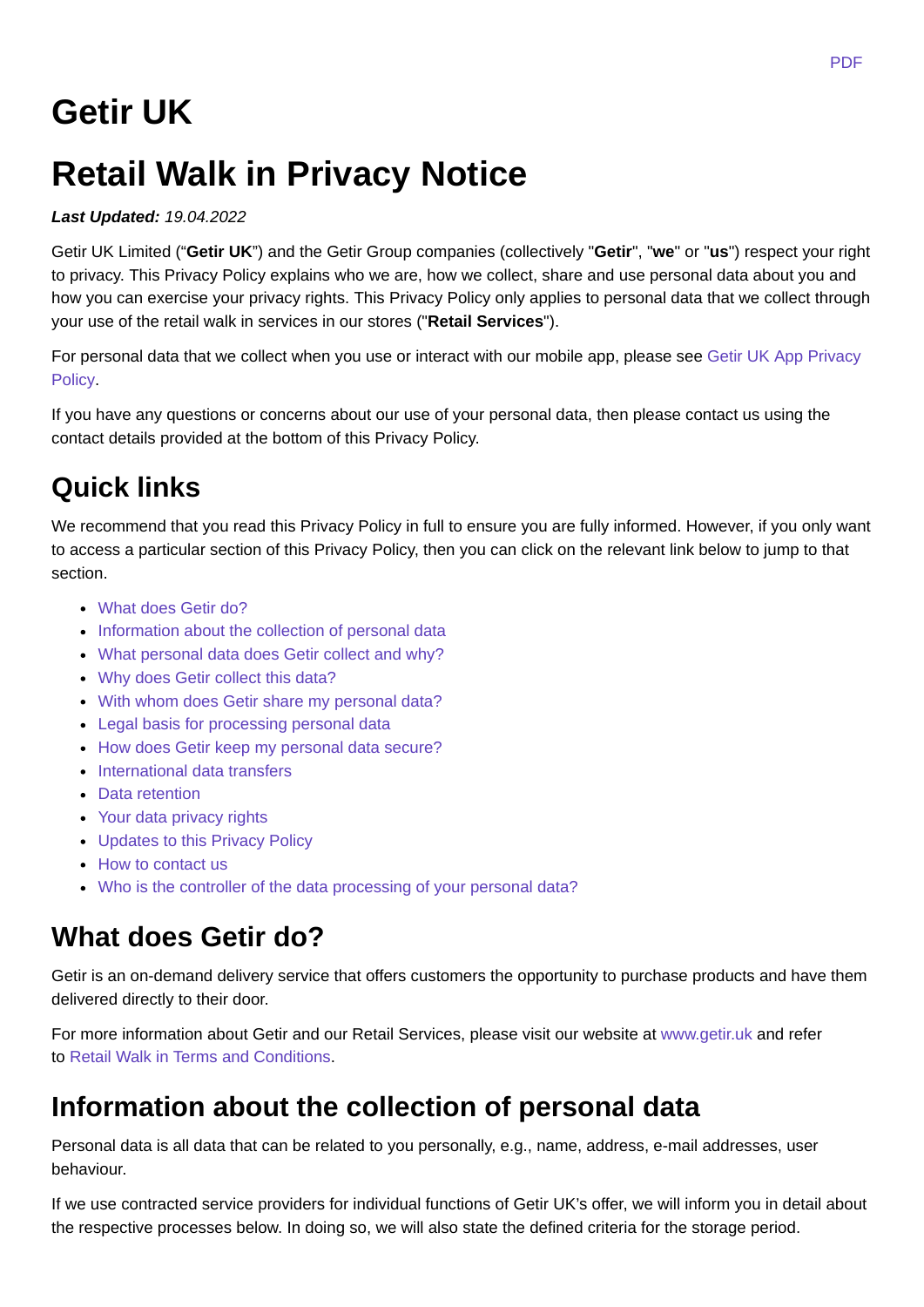### **What personal data does Getir collect and why?**

The personal data that we collect about you falls into the following categories:

#### **Data that you provide voluntarily**

#### **Checkout Information**

When you use our Retail Services, we will collect your name, surname and e-mail address. The processing of your personal data is based on our:

- **legal obligations** (Art. 6 (1) (c) GDPR) to process and store personal data for consumer protection, invoicing, tax and accounting purposes;
- and obligations to fulfill the **contract** concluded with you (Art. 6 (1) (b) GDPR).

#### **Contact by e-mail or via contact form**

When you contact us by e-mail or via a contact form, your e-mail address and, if provided by you, your name and telephone number will be stored by us in order to answer your questions. We delete the data collected in this context after the storage is no longer necessary, or - in the case of legal retention obligations - restrict the processing.

### **Why does Getir collect this data?**

Getir processes the personal data stated above for the following purposes:

- To perform analysis for improving our products and services
- To conduct activities around customer satisfaction
- To conduct Getir activities in accordance with the applicable legislation
- Review and audit of Getir business activities
- To conduct financial and accounting affairs related to your payments

### **With whom does Getir share my personal data?**

We may disclose your personal data to the following categories of recipients:

- to our **group companies,** including but not limited to, Getir Turkey (Getir Perakende Lojistik A.Ş.), Getir Netherlands (Getir Netherlands B.V.), Getir France (Getir France SAS) and Getir Italy (Getir Italy S.r.l.), Getir Spain (Getir Spain S.L.), Getir Portugal (GetirPT, Unipessoal Lda.) in the interests of the Getir group as a whole (e.g. a group-wide candidate application systems);
- to our **third party service providers and partners** who provide data processing services to us (for example, to process payments and facilitate online servers for the Retail Services), or who otherwise process personal data for purposes that are described in this Privacy Policy or notified to you when we collect your personal data. Categories of our service providers include but not limited to: (i) payment service providers such as Adyen; and (ii) online server providers such as Amazon AWS - In each case, we have concluded appropriate data processor agreements in line with the applicable data protection laws;
- to any **competent law enforcement body, regulatory, government agency, court or other third party** when disclosure is necessary (i) as a matter of applicable law or regulation, (ii) to exercise, establish or defend our legal rights, or (iii) to protect your vital interests or those of any other person;
- to an actual or **potential buyer** (and its agents and advisers) in connection with any actual or proposed purchase, merger or acquisition of any part of our business, provided that we inform the buyer it must use your personal data only for the purposes disclosed in this Privacy Policy;
- to any **other third party with your consent** to the disclosure.

## **Legal basis for processing personal data**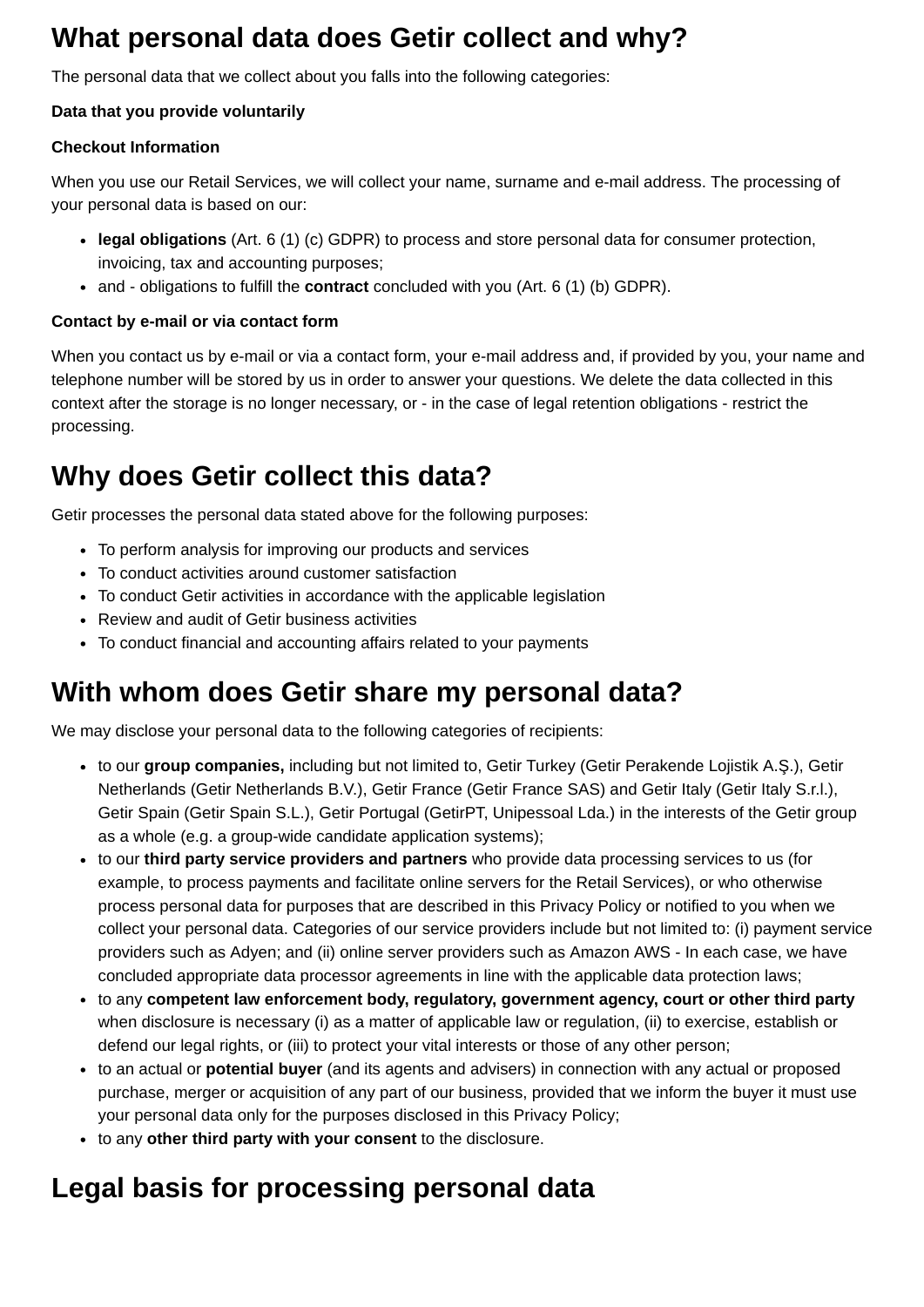Our legal basis for collecting and using the personal data described above will depend on the personal data concerned and the specific context in which we collect it.

However, we will collect and process your personal data

- pursuant to Art. 6 (1) (b) UK GDPR where we need the personal data to **perform a contract with you**, such as information strictly necessary for the purposes of entering into or performing a contract with you and providing deliveries;
- In some cases, we may also have a **legal obligation** to process and store personal data for consumer protection, invoicing, tax and accounting purposes, or may otherwise need some personal data to protect your vital interests or those of another person. In these cases, we process your personal data pursuant to Art. 6 (1) (c) UK GDPR.
- pursuant to Art. 6 (1) (f) UK GDPR where the processing is in our **legitimate interests and not overridden by your rights** and we do not rely on another legal basis described above, such as improving or personalizing your online experience and our communications with you;

If we ask you to provide personal data to comply with a legal requirement or to perform a contract with you, we will make this clear at the relevant time and advise you whether the provision of your personal data is mandatory or not (as well as of the possible consequences if you do not provide your personal data).

If we collect and use your personal data in reliance on our legitimate interests, this interest will be to operate the Retail Services and communicating with you as necessary to provide our services to you and for our legitimate commercial interest, for instance, when responding to your queries, or improving the Retail Services. In addition to the legitimate interests described in this Privacy Policy, we may have other legitimate interests and if appropriate we will make clear to you at the relevant time what those legitimate interests are.

If you have questions about or need further information concerning the legal basis on which we collect and use your personal data, please contact us using the contact details provided under the "How to contact us" heading below.

### **How does Getir keep my personal data secure?**

We use appropriate technical and organisational measures to protect the personal data that we collect and process about you. The measures we use are designed to provide a level of security appropriate to the risk of processing your personal data. Specific measures we or our third-party service providers use include anti-virus software and firewalls, access controls, encryption and detection and prevention software to detect and prevent cyber-attacks.

### **International data transfers**

As our group companies, third party service providers and partners operate around the world, your personal data will be transferred to a location outside of the United Kingdom ("**UK**").

When your personal data are transferred outside the UK, we are required to ensure that it is subject to an equivalent level of protection as it would within the UK. Therefore, we have taken appropriate safeguards to require that your personal data will remain protected in accordance with applicable data protection law and with this Privacy Policy.

These include, for example, implementing the Standard Contractual Clauses accepted by the Information Commissioner's Office for transfers of personal data between our group companies, which require all group companies to protect personal data they process from data subjects residing in the UK in accordance with the applicable data protection law.

A copy of the Standard Contractual Clauses can be provided on request. We have implemented similar appropriate safeguards with our third party service providers and partners and further details can be provided upon request.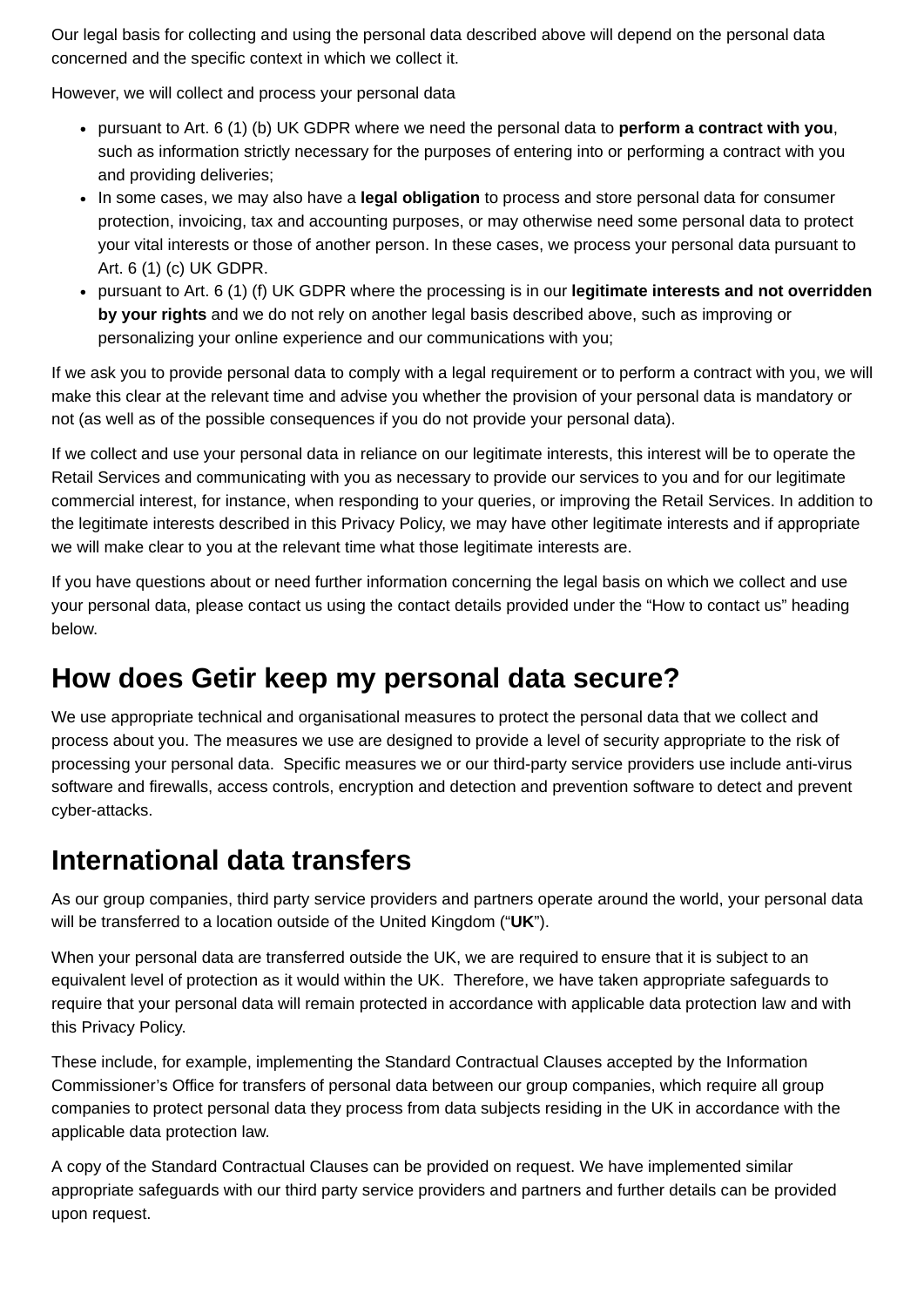### **Data retention**

Your personal data will be stored and retained for us in accordance with the applicable laws on data protection, and to the extent necessary for the processing purposes set out under this Privacy Policy or resulting from such laws. We retain personal data we collect from you to provide you with our services or to comply with applicable legal, tax or accounting requirements.

When it is no longer necessary to process your personal data for the purposes for which it is processed, we will either aggregate, delete or anonymise it or, if this is not possible (for example, because your personal data has been stored in backup archives), then we will securely store your personal data and isolate it from any further processing until deletion is possible.

Notwithstanding the above provisions of this Privacy Policy, we may retain your personal data where such retention is necessary for compliance with a legal obligation to which we are subject, or in order to protect your vital interests or the vital interests of another natural person.

## **Your data privacy rights**

You have the following data privacy rights:

#### **Right to information**

You have the right to receive information from us at any time, upon request, about the personal data we process that concerns you within the scope of Art. 15 UK GDPR. To do this, you can send a request by post or email to the addresses below.

#### **Right to rectify inaccurate data**

You have the right to request that we correct personal data relating to you without delay if it is incorrect. To do so, please contact us at the addresses below.

#### **Right to erasure**

You have the right, under the conditions described in Art. 17 UK GDPR, to demand that we delete the personal data relating to you. These conditions provide in particular for the right to erasure if the personal data are no longer necessary for the purposes for which they were collected or otherwise processed, as well as in cases of unlawful processing, the existence of an objection or the existence of a duty to erase under Union law or the law of the Member State to which we are subject. For the period of data storage, please also see section "data retention" of this Privacy Policy. To assert your right to deletion, please contact us at the addresses given below.

#### **Right to restriction of processing**

You have the right to demand that we restrict processing in accordance with Art. 18 UK GDPR. This right exists in particular if the accuracy of the personal data is disputed between the user and us, for the period of time required to verify the accuracy, as well as in the event that the user requests restricted processing instead of erasure in the case of an existing right to erasure; furthermore, in the event that the data is no longer necessary for the purposes pursued by us, but the user requires it for the assertion, exercise or defence of legal claims, as well as if the successful exercise of an objection is still disputed between us and the user. To exercise your right to restrict processing, please contact us at the addresses below.

#### **Right to data portability**

You have the right to receive from us the personal data relating to you that you have provided to us in a structured, commonly used, machine-readable format in accordance with Art. 20 UK GDPR. To exercise your right to data portability, please contact us at the addresses below.

#### **Right of objection**